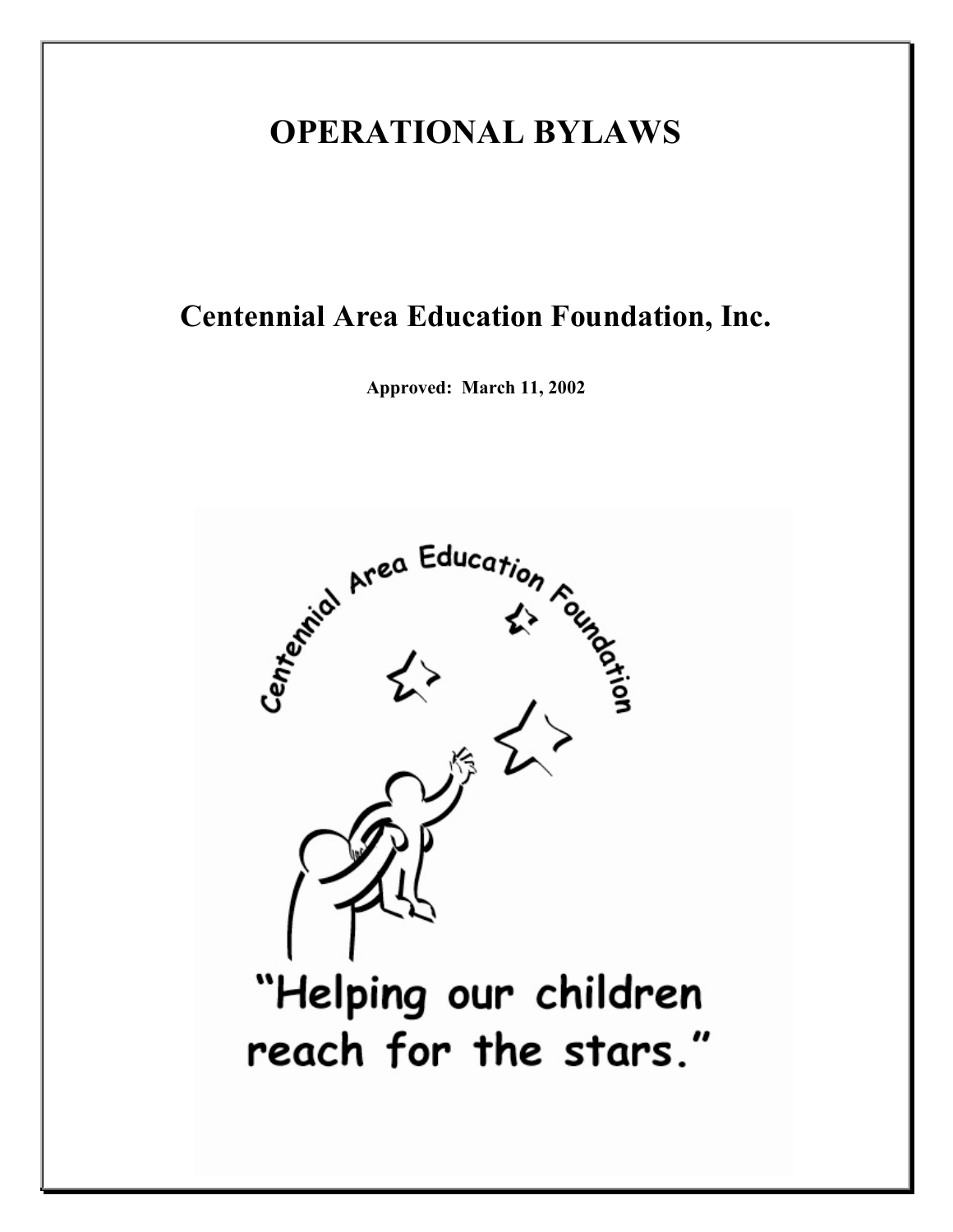#### **BYLAWS OF THE CENTENNIAL AREA EDUCATION FOUNDATION, INC.**

These Bylaws govern the affairs of the Centennial Area Education Foundation, Inc., a nonprofit Corporation organized under Chapter 317-A of Minnesota Statutes. The name of the Corporation, its corporate purpose, and the terms of its existence are set forth in the Articles of Incorporation filed with the Secretary of State of Minnesota, as the same may from time to time be amended. These Bylaws are subject to the provisions of the Articles of Incorporation.

#### **ARTICLE I**

#### **OFFICES, CORPORATE SEAL**

Section 1.01. **Registered Office**. The registered office of the Corporation in Minnesota shall be that set forth in the Articles of Incorporation, or in a resolution of the Directors filed with the Secretary of State changing the registered office.

Section 1.02. **Other Offices**. The Corporation may have such other offices, within the State of Minnesota, as the Directors shall from time to time determine.

### **ARTICLE II BOARD OF DIRECTORS**

Section 2.01. **Members**. The Corporation shall have no members and no shareholders. All corporate actions shall be approved by the Board of Directors as provided in these Bylaws. All rights which would otherwise rest in the members shall rest in the Directors.

Section 2.02. **General Powers**. The property, affairs and business of the Corporation shall be managed by the Directors.

Section 2.03. **Property**. No Director shall have any right, title or interest in or to the property of the Corporation.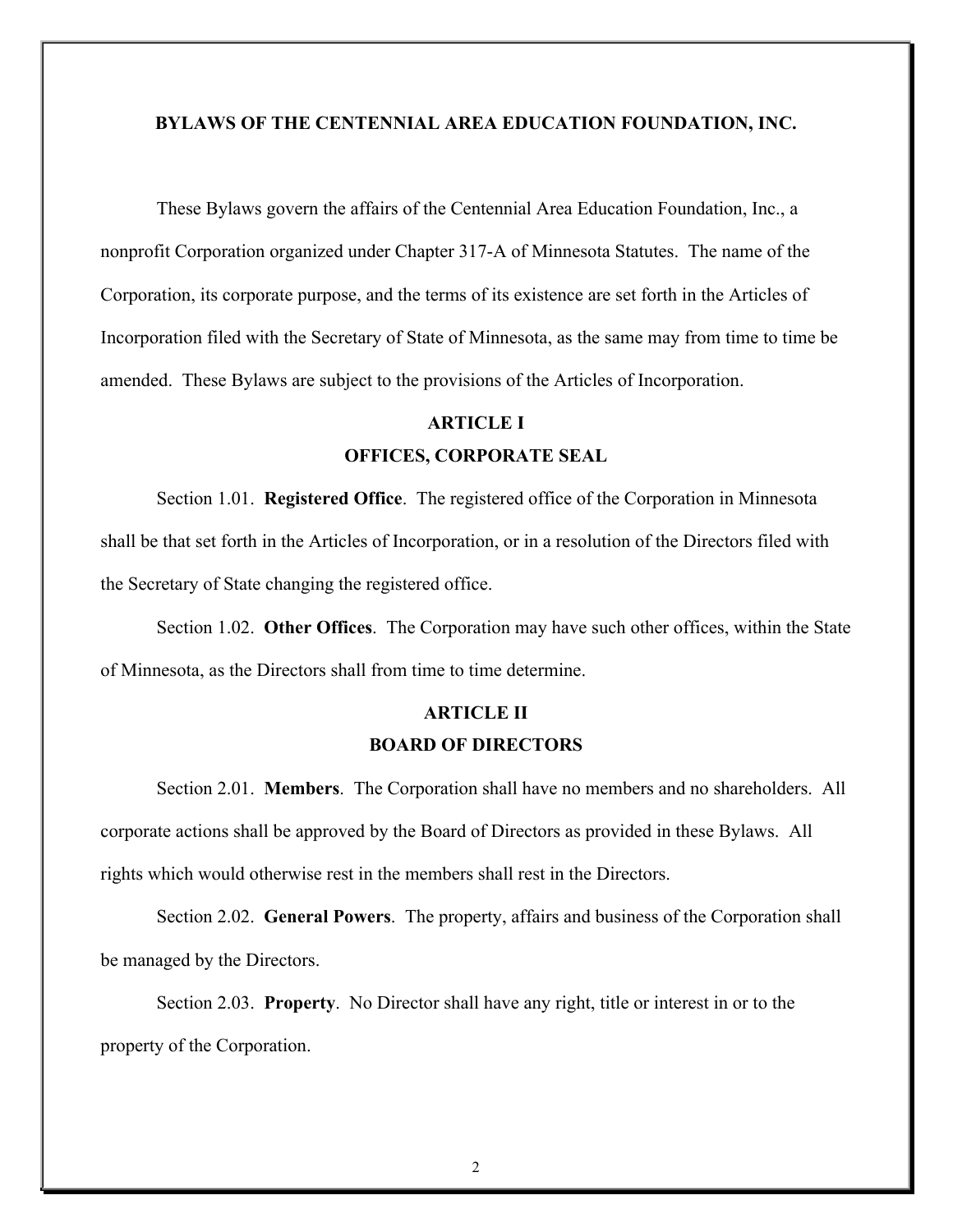Section 2.04. **Number, Qualification and Term of Office**. The number of Directors shall be at least 7 and not more than 19; however, the number of voting Directors may be increased or decreased to any odd number, by amendment of these Bylaws. Directors to serve until the first annual meeting shall be appointed by the initial Directors named in the Articles of Incorporation. Thereafter, all directors shall be appointed by those remaining duly qualified Directors. The Superintendent of Schools of the Centennial Independent School District shall hold an ex-officio, non-voting seat. The Chairperson of the Centennial Board of Education or other board member shall hold permanent official seat with vote. These Directors shall be known as permanent Directors. All other Directors shall be known as appointed Directors. Each appointed Director shall hold office until the annual meeting three (3) years following his or her election and until a successor is elected, or until his or her death, or until resignation or until he or she is removed in the manner hereinafter provided. Each permanent Director shall hold office until his or her designated position with the School District is changed. The initial appointed Directors shall draw lots for initial terms of office. The term of office for approximately one-third of the appointed Directors shall expire each year. Appointed Directors may be re-elected to successive terms. Persons, including representatives and directors of banks or trust companies who serve as investment advisors, custodians, or agents for or with respect of funds of or held for the benefit of this Corporation, shall never constitute more than one-half of the Directors of this Corporation.

Section 2.05. **Resignation**. Any Director of the Corporation may resign at any time by giving written notice to the President or to the Secretary of the Corporation. The resignation of any Director shall take effect at the time specified therein; and, unless otherwise specified therein, the acceptance of such resignation shall not be necessary to make it effective.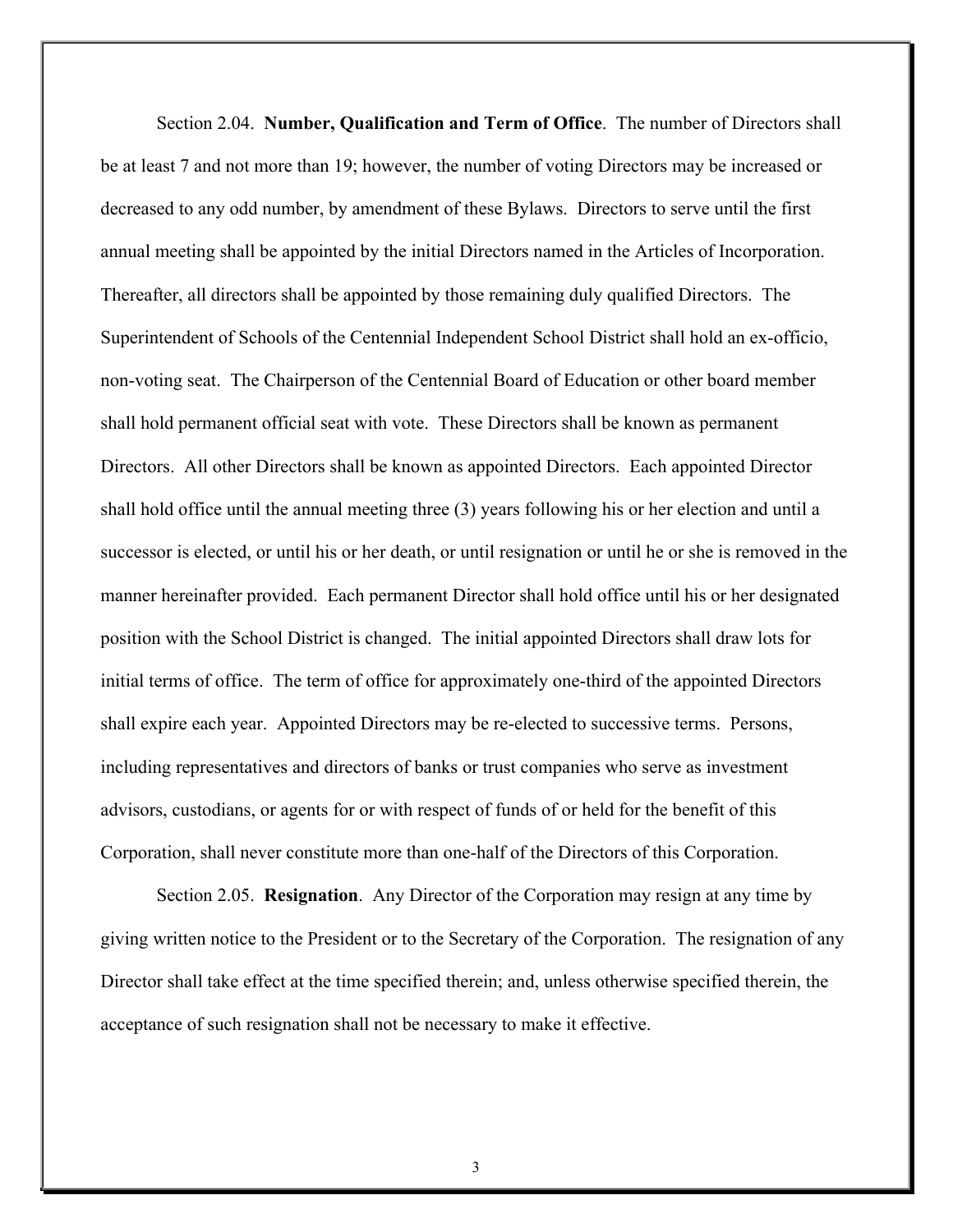Section 2.06. **Vacancies**. Any vacancy in the position of an appointed director caused by death, resignation, disqualification, removal, or any other cause, shall be filled by a majority vote of the Board of Directors and the Director so elected shall hold office for the remaining term of that Directorship and until his or her successor shall be duly elected and qualified by the remaining Directors. Any vacancy in the position of a permanent Director as noted in Section 2.04 shall be filled by the same person filling the school district position.

Section 2.07. **Place of Meeting**. The Board of Directors may hold its meetings at such place or places, within the State of Minnesota, as it may choose.

Section 2.08. **Annual Meeting**. As soon as practical and not more than sixty (60) days after the beginning of a new fiscal year, the annual meeting of the Corporation shall be held for the purpose of election of officers of the Corporation and any other business or transactions as shall come before the meeting. Notice of the annual meeting shall be given in writing by the Secretary to all Directors not less than ten (10) days prior to the meeting.

Section 2.09. **Regular Meetings**. Regular meetings of the Board of Directors shall be held at such time and place, within the State of Minnesota, as the Board may determine by resolution adopted by a majority of the members of the Board of Directors. Notice of regular meetings shall be given by the Secretary not less than five (5) days prior to the meeting.

Section 2.10. **Special Meetings Notice**. Special meetings of the Board of Directors shall be held whenever called by the President or by 25% of the Directors. Notice of each such special meeting shall be mailed to each Director, addressed to the Director at his or her residence or usual place of business, at least five (5) days before the day on which the meeting is to be held, or to be delivered personally or by telephone, no later than two (2) days before the day on which the meeting is to be held, except as otherwise provided by these Bylaws. Each such notice shall state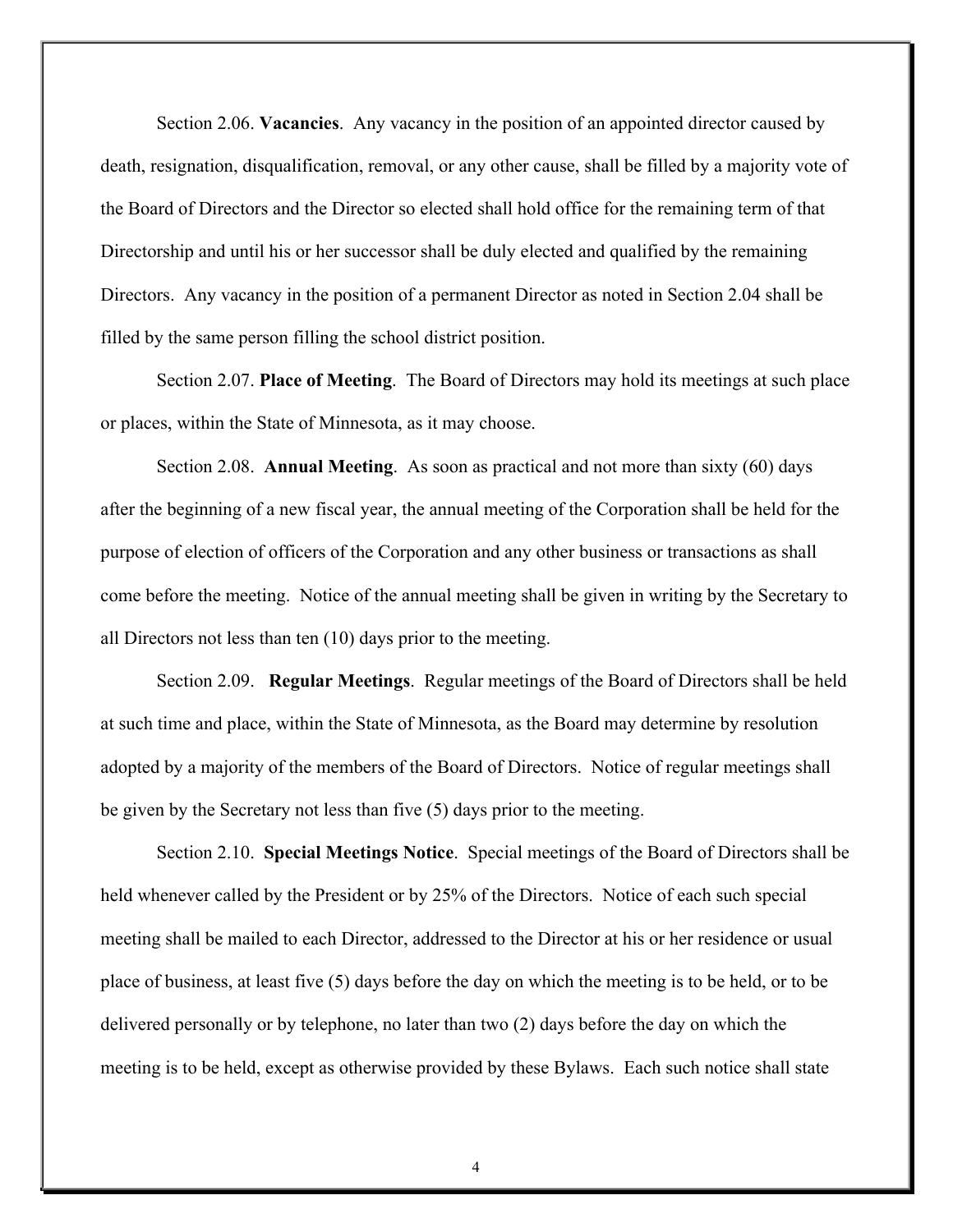the time, place, and purpose of the meeting. Any meeting of the Board shall be a legal meeting without any notice thereof having been given, if all of the Directors of the Corporation then in office shall be present thereat (except where a Director attends a meeting for the express purpose of objecting to the transaction of any business because the meeting is not lawfully called or convened) or waive such notice in writing before, at, or after such meeting.

Section 2.11. **Quorum and Manner of Acting**. Except as otherwise provided by statute or by these Bylaws, a minimum of five (5) of the Directors must be present to constitute a quorum for the transaction of business at any meeting and the act of a majority of the Directors present at any meeting at which a quorum is present shall be the act of the Corporation. In the absence of a quorum, a majority of the Directors present may adjourn any meeting, and reconvene once a quorum is assembled, without giving further notice.

Section 2.12. **Meeting Attendance**. It shall be the policy of the Corporation to require attendance at all Directors meetings. In the event a Director misses three (3) or more consecutive meetings, the Board of Directors may, if deemed appropriate, ask for the resignation of that Director. If the Director does not resign upon request, then the removal provisions of Section 2.13 must be followed if the Board, in its discretion, decides removal is appropriate. However, it shall also be the policy of the Corporation to attempt to accommodate the schedules of its Directors who demonstrate continuing interest in the affairs of the Corporation. It shall be at the discretion of the Board of Directors to invoke this provision.

Section 2.13. **Removal of Directors.** Any Director, with the exception of the permanent seats, as outlined in Section 2.04 of these Bylaws, may be removed with or without cause at any time. Removal shall be by a vote of a majority of all Directors of the Corporation at a regular meeting or a special meeting of the Directors called for that purpose. Written notice stating the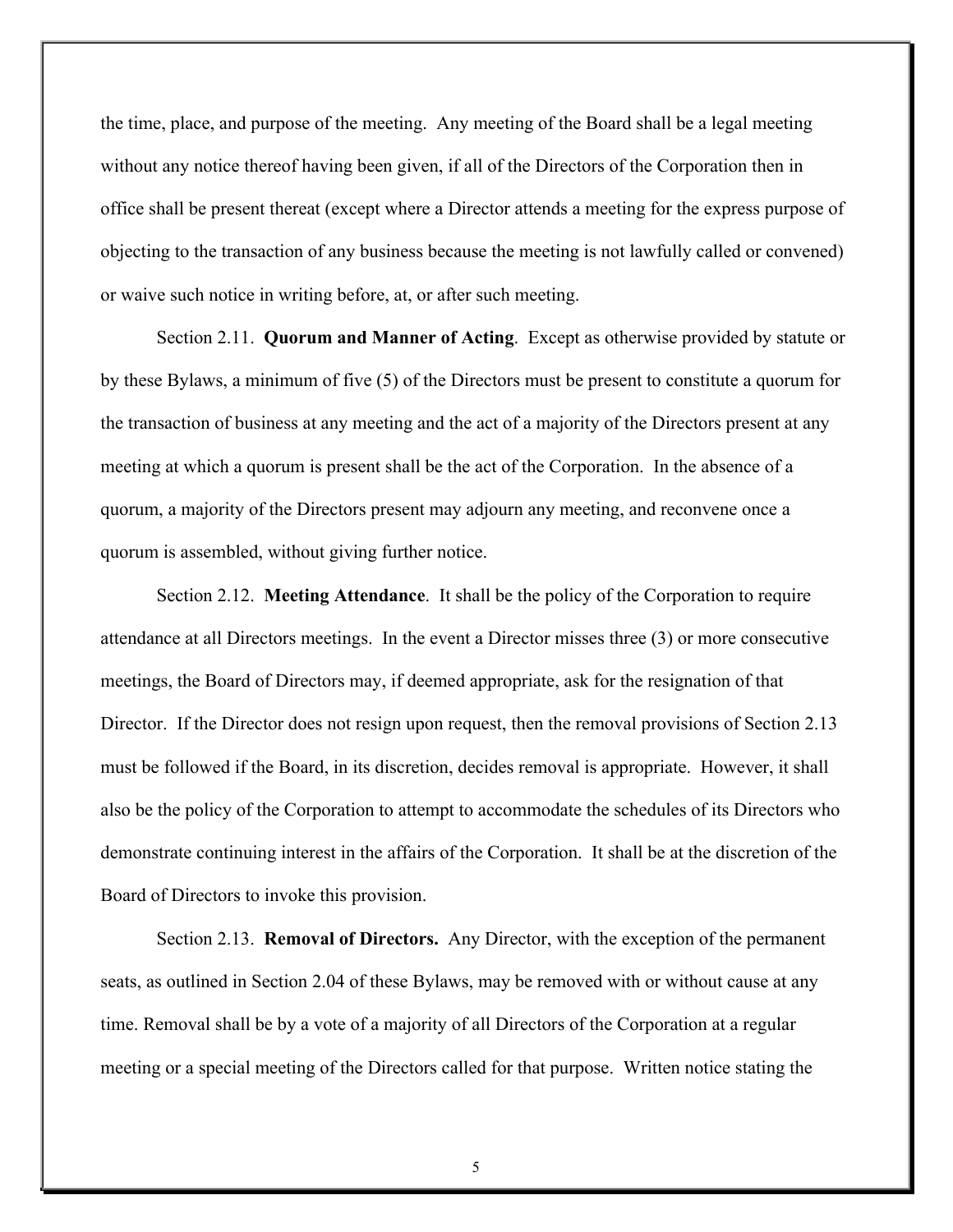place, date, hour, and the purpose of any special meeting called for the purpose of removing one or more Directors must be delivered to all Directors at least twenty (20) days prior to such meeting. If mailed, the notice of a meeting shall be deemed delivered when deposited in the United States mail addressed to the Director at his or her address as it appears on the records of the Corporation, with postage thereon prepaid. The vacancy in the Board of Directors caused by any such removal shall be filled in the manner specified in Section 2.06 hereof.

Section 2.14. **Proxies**. Proxies shall not be allowed or used.

Section 2.15. **Action of Board by Consent**. Any action required by the Minnesota Non-Profit Corporation Act to be taken at a meeting of the Directors of the corporation or any action that may be taken at a meeting of the Directors or of any committee may be taken without a meeting if a consent in writing, setting forth the action to be taken, is signed by a sufficient number of Directors or committee members, respectively, as would be necessary to take that action at a meeting at which all of the Directors or members of the committee were present and voted. Each written consent shall conform to the requirements of the Minnesota Non-Profit Corporation Act as it is amended from time to time.

### **ARTICLE III OFFICERS**

Section 3.01. **Number**. The officers of the Corporation shall be a President, a Secretary, a Treasurer and, if the Board shall so elect, one (1) or more Vice Presidents and such other officers as may be appointed by the Board of Directors. Any two (2) or more offices, except those of President and Secretary, may be held by the same person, provided, however, no director or officer may hold more than two offices.

Section 3.02. **Election, Term of Office and Qualification**. All officers shall be elected annually by the Directors of the Corporation, except in the case of officers appointed in accordance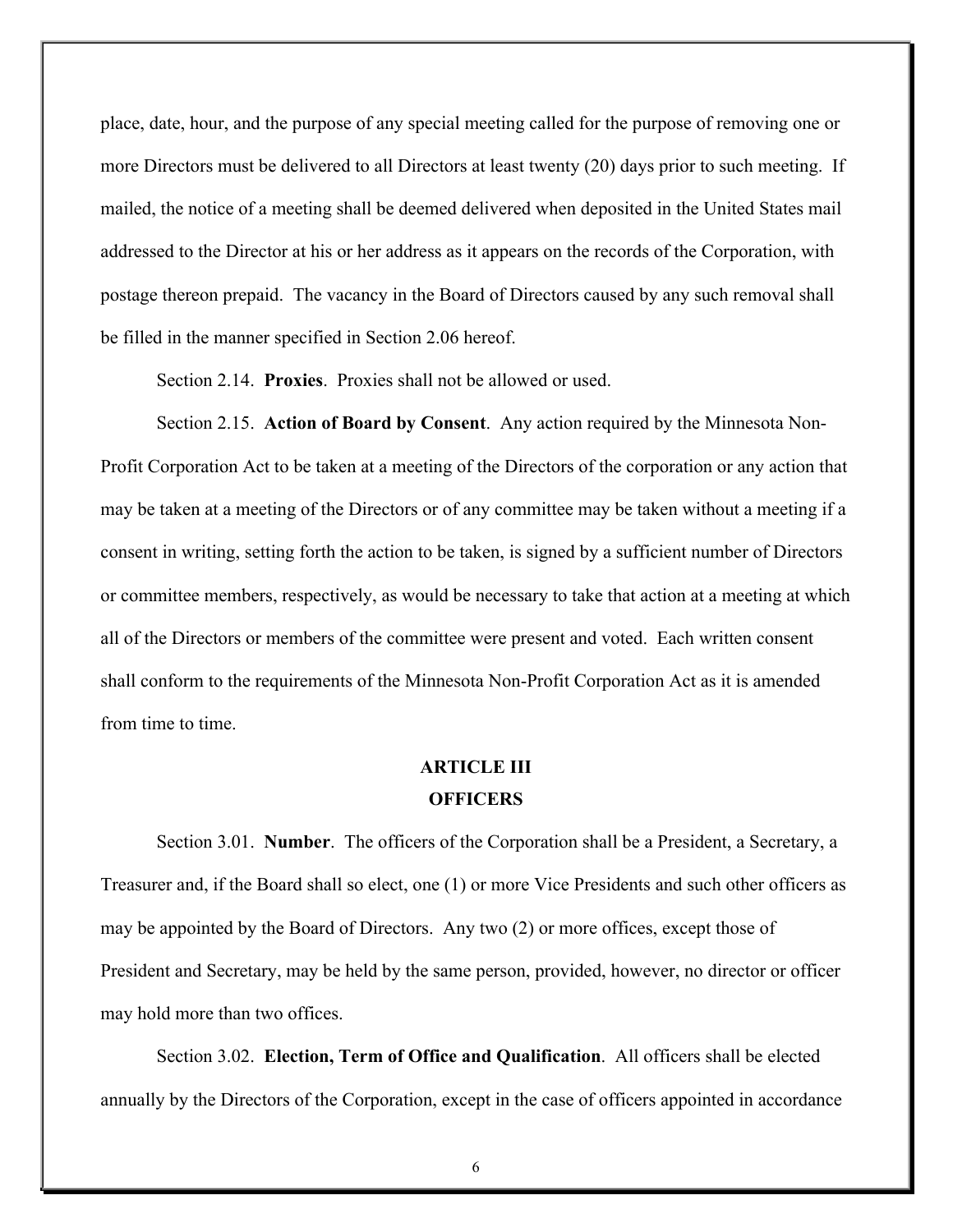with the provisions of Section 3.05 or 3.10. Each shall hold office for a period of one (1) year and until his or her successor shall have been duly elected and qualified, or until his or her death, or until he or she shall resign, or until he or shall have been removed in the manner hereinafter provided. Officers shall be Directors.

Section 3.03. **Resignation**. Any officer may resign at any time by giving written notice of his or her resignation to the Board of Directors, to the President, or to the Secretary of the Corporation. Any such resignation shall take effect at the time specified therein; and, unless otherwise specified therein, the acceptance of such resignation shall not be necessary to make it effective.

Section 3.04. **Election and Removal**. Election of an officer shall not, of itself, create contract rights. Any officer elected by the Board of Directors may be removed by the Board whenever in its judgment, the best interests of the Corporation would be served thereby. Such removal shall be without prejudice to the contract rights, if any, of the person so removed.

Section 3.05. **Vacancies**. A vacancy in any office created by death, resignation, removal or any other cause which has been presented and which is in excess of three months of an election to fill that position shall be filled by the board for the unexpired portion of the term.

Section 3.06. **President**. The President shall not be an employee, agent, or member of the Centennial School Board or the Centennial School District. The President shall assume all duties normally associated with that office. The President shall be the chief executive officer of the Corporation and shall have general active management of the business of the Corporation. He or she, shall, when present, preside at all meetings of the Directors. He or she shall see that all orders and resolutions of the Board of Directors are carried into effect. He or she, with the proper signature of one other duly qualified officer of the Corporation, may execute and deliver in the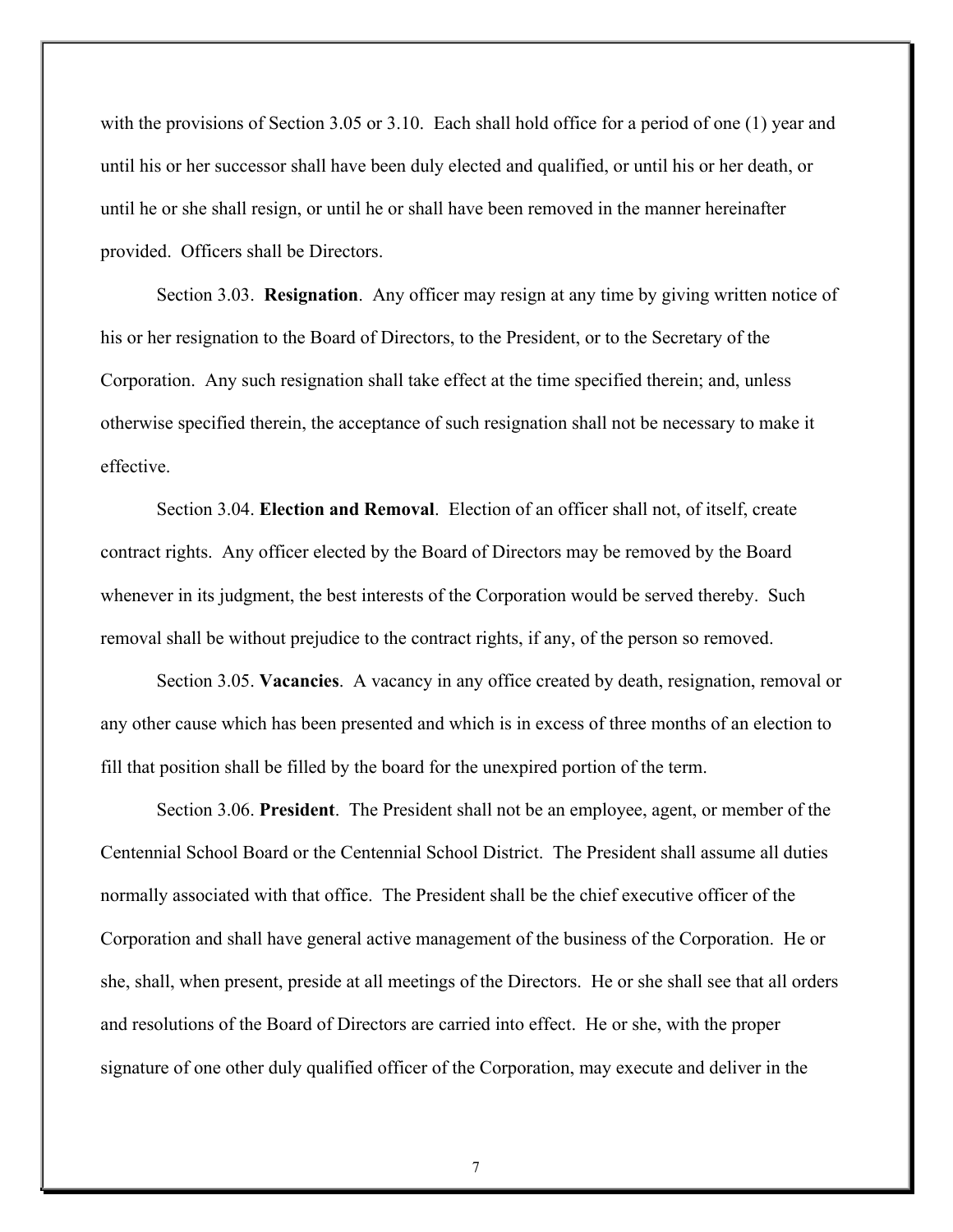name of the Corporation, any deeds, mortgages, bonds, contracts or other instruments pertaining to the business of the Corporation, including without limitation, any instruments necessary or appropriate to enable the Corporation to donate income or principal of the Corporation to or for the account of any organizations, causes, projects or entities described in the Articles of Incorporation of the Corporation which the Corporation was organized to support. He or she shall perform such other duties as may from time to time be prescribed by the Board of Directors.

Section 3.07. **Vice President**. Each Vice President, if any, shall be elected by the Board of Directors, shall have such powers and shall perform such duties as may be specified in the Bylaws or prescribed by the Board of Directors or by the President. In the event of absence or disability of the President, the Vice Presidents shall succeed to their power and duties in the order designated by the Board of Directors.

Section 3.08. **Secretary**. The Secretary shall be elected by the Board of Directors, shall have such powers and shall perform such duties as may be specified in the Bylaws or prescribed by the Board of Directors or by the President. The Secretary shall see that the minutes of the proceedings of the meetings of the Board of Directors are kept. He or she shall, when directed to do so, notify the Directors of all meetings and perform such other duties as may from time to time be prescribed by the Board of Directors or by the President and in general, shall perform all duties incident to the office of the Secretary.

Section 3.09. **Treasurer**. The Treasurer shall cause to be kept accurate accounts of all funds of the Corporation received or disbursed. He or she shall deposit all funds, drafts, and checks in the name of, and to the credit of, the Corporation in such banks and depositories as the Board of Directors, by resolution, shall, from time to time designate. He or she shall have power to endorse for deposit all notes, checks and drafts received by the Corporation. He or she shall cause to be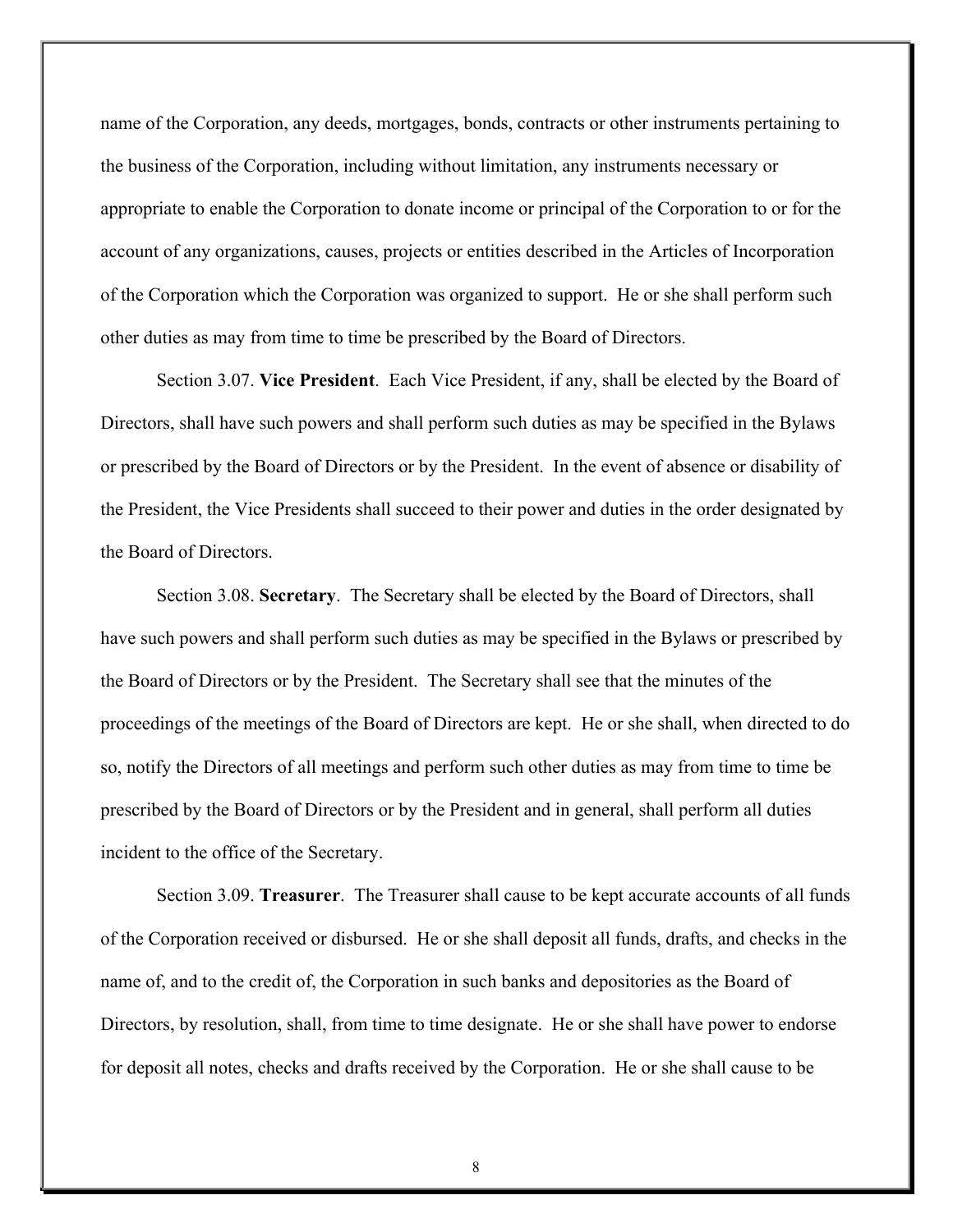rendered to the President and the Directors, wherever required, an account of all his or her transactions as Treasurer and of the financial condition of the Corporation, and shall perform such other duties as may from time to time be prescribed by the Board of Directors or by the President, and in general, shall perform all duties incident to the office of the Treasurer.

Section 3.10. **Other Officers**. The Corporation may have such other officers and agents as may be deemed necessary by the Board of Directors, who shall be appointed in such manner, have such duties and hold their offices for such terms as may be determined by resolution of the Board of **Directors** 

Section 3.11. **Election Procedure**. The Nominating Committee shall provide each Director with a list of the offices to be filled and a slate of proposed officers not less than thirty (30) days prior to the annual meeting. The final slate of proposed officers shall be presented for vote at the annual meeting. A majority vote of the Board of Directors shall be required to elect officers.

### **ARTICLE IV COMMITTEES**

Section 4.01. **Standing Committees**. The Directors may establish one or more Standing Committees and determine the duties and authority of any such committee. Standing committees of the Corporation shall be as follows:

(a) **The Executive Committee**, to be composed of five (5) Directors shall be charged with the duties of managing the Corporation in the ordinary course of business, employment of personnel, and the general handling of the affairs of the Corporation and the carrying out of the purposes of the Corporation and the performance of such other duties as may be imposed upon it or authorized by the Board of Directors. The Executive Committee shall be subject to the control of and be responsible to the Board of Directors and shall keep minutes and make reports to the Board of Directors, but there shall be no necessity of a further resolution specially authorizing its actions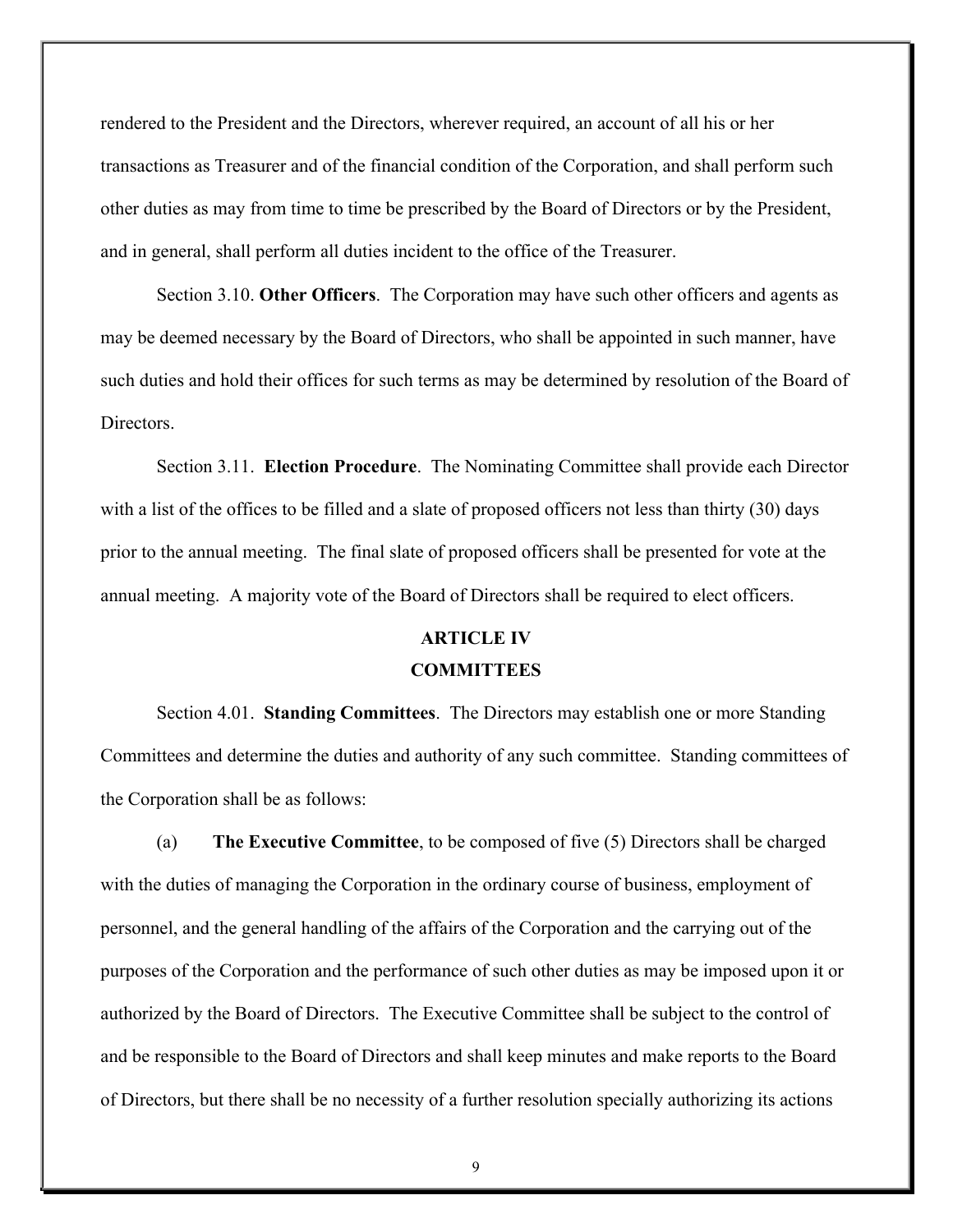in the general handling of the affairs of the Corporation. The Executive Committee shall be comprised of those persons who hold the offices of President, Vice President, Secretary, Treasurer and one (1) current Director, appointed by the Board of Directors, who is not an officer of the Corporation.

(b) **The Special Projects Committee,** shall be charged with the duty of managing the special projects to be undertaken by the Corporation in accordance with its purpose, and overseeing the use of any special project funds and properties committed to its care and the performance of such other duties as may be imposed upon it or authorized by the Board of Directors.

(c) **The Nominating Committee** shall be charged with the duty of making nominations to the Board of Directors for elective offices and for vacancies in the Board of Directors. Such nominations shall not preclude the right of additional nominations being made at any meeting of the Board where an election of an officer or a Director is being considered. The Nominating Committee shall be composed of the Superintendent of Schools, and (4) foundation directors who shall be appointed by the Board of Directors.

The standing committees, other than the Executive Committee, and the Nominating Committee, shall be composed of such numbers of members as may be determined by the Board of Directors, and shall be appointed by the President. The Executive Committee and the Nominating Committee shall be composed exclusively of members of the Board of Directors. Membership of the remaining standing committees need not be composed entirely of the members of the Board of Directors; provided, at least two (2) Directors shall be members of each of said standing committees.

Section 4.02. **Special Committees**. The Board of Directors may from time to time, authorize special committees to be appointed by the President. The Board of Directors shall specify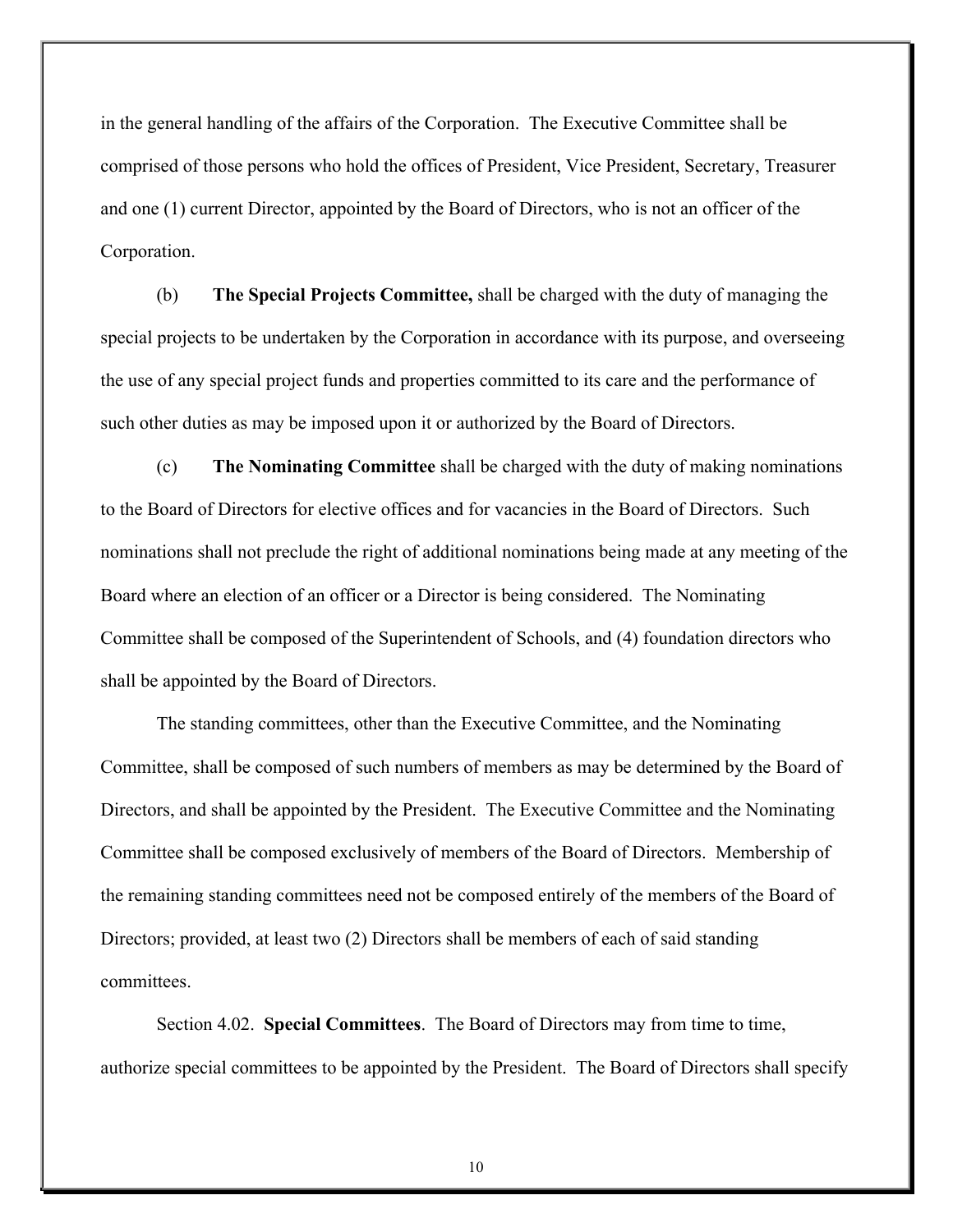the number of persons composing such special committees and the terms and duties of such special committees. While the membership of the special committees need not be composed entirely of members of the Board of Directors, at least two members of each special committee shall be Directors. Special Committees created under this section may be dissolved by a majority vote of the Board of Directors.

Section 4.03. **Term of Office**. Each member of a committee shall continue to serve on the committee until the next annual meeting of the Directors and until a successor is appointed. However, the term of a committee member may terminate earlier if a committee member is terminated, dies, ceases to qualify, resigns, or is removed as a member. A vacancy on a committee may be filled by an appointment made in the same manner as an original appointment. A person appointed to fill a vacancy shall serve for the unexpired position of the previous committee member's term.

Section 4.04. **Committee Meetings**. Committee meetings shall be called and presided over by the Chairperson of the committee, or in his or her absence or disability, by the Vice Chair, or in case of absence and/or disability of both the Chair and Vice Chair by any member thereof after reasonable notice to all of the committee members. Committees shall meet as often as necessary to properly discharge their duties. A simple majority of committee members present in person shall constitute a quorum for any committee meeting and a simple majority vote of those present and voting at any committee meeting at which a quorum is present shall constitute the action or report of the committee.

Section 4.05. **Chair and Vice Chair.** The Chair and Vice Chair of each committee shall be appointed by the President of the Corporation.

Section 4.06. **Proxies**. Proxies shall not be allowed or used by any committee member.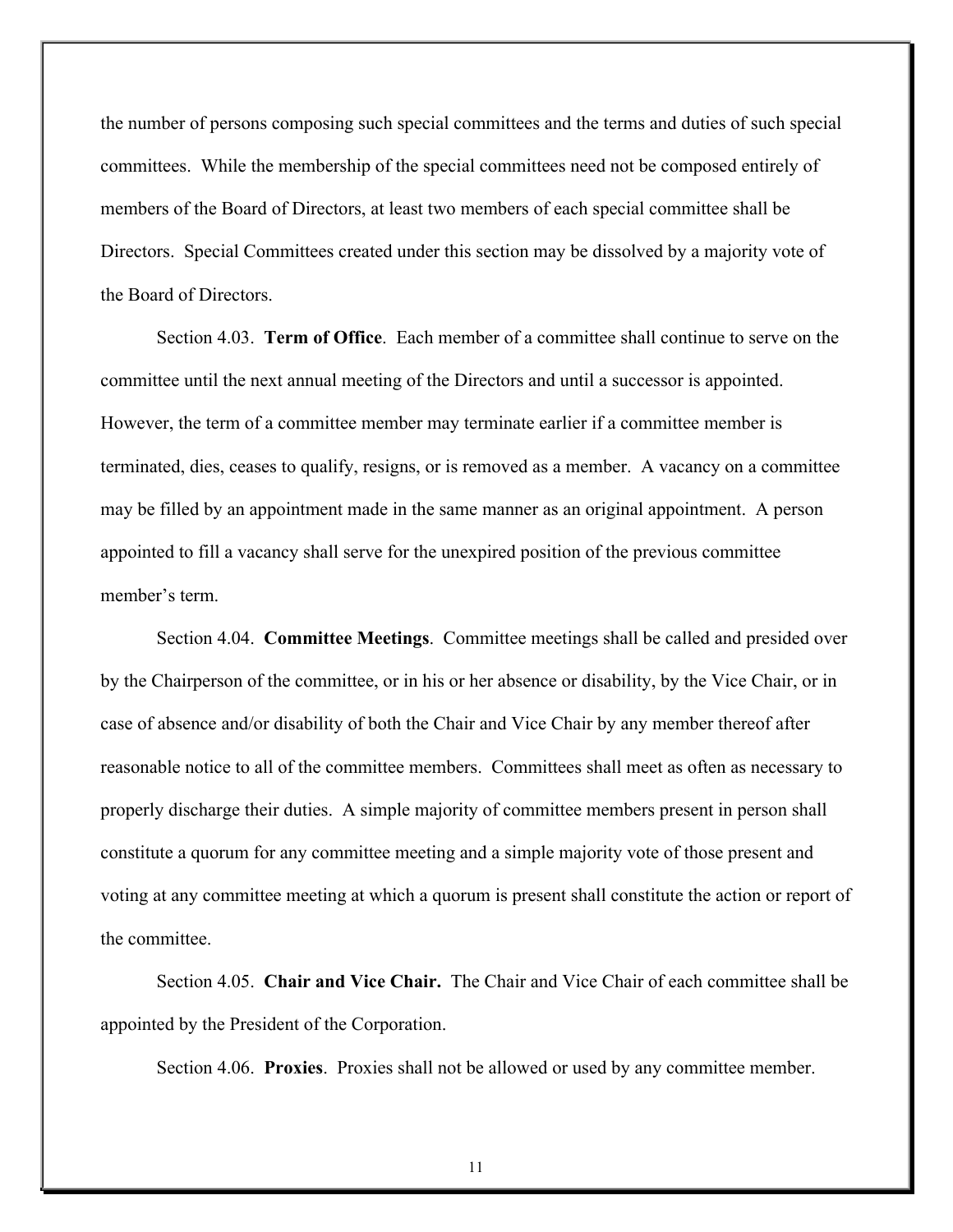Section 4.07. **Reference to Committees**. While it shall not be required, it is recommended, when applicable, that matters be referred to appropriate committees for consideration and recommendations prior to Board action.

Section 4.08. **Action In Lieu of Meeting**. If all the members of a committee consent in writing to any action, such action, shall be as valid as if authorized at a meeting of the committees. Such consent, setting forth the action so taken, shall be filed with the minutes of the proceedings at the next committee meeting.

#### **ARTICLE V**

#### **FISCAL AGENTS**

This Corporation may designate such fiscal agents, investment advisors and custodians as the Board of Directors may select by resolution. The Board of Directors may at any time, with or without cause, discontinue the use of the services of any such fiscal agent, investment advisor, or custodian.

### **ARTICLE VI FIDUCIARY RESPONSIBILITY**

It shall be the policy of this Corporation that the Board of Directors shall assume and discharge fiduciary responsibility with respect to all funds and other assets held or administered by this Corporation.

### **ARTICLE VII**

### **POLICIES WITH RESPECT TO DISTRIBUTION OF PRINCIPAL, INCOME, AND RELATED MATTERS**

Section 7.01. **Distribution Policy**. Distributions shall fund programs and projects that are aligned with the mission and Education philosophy of the Centennial Independent School District #12.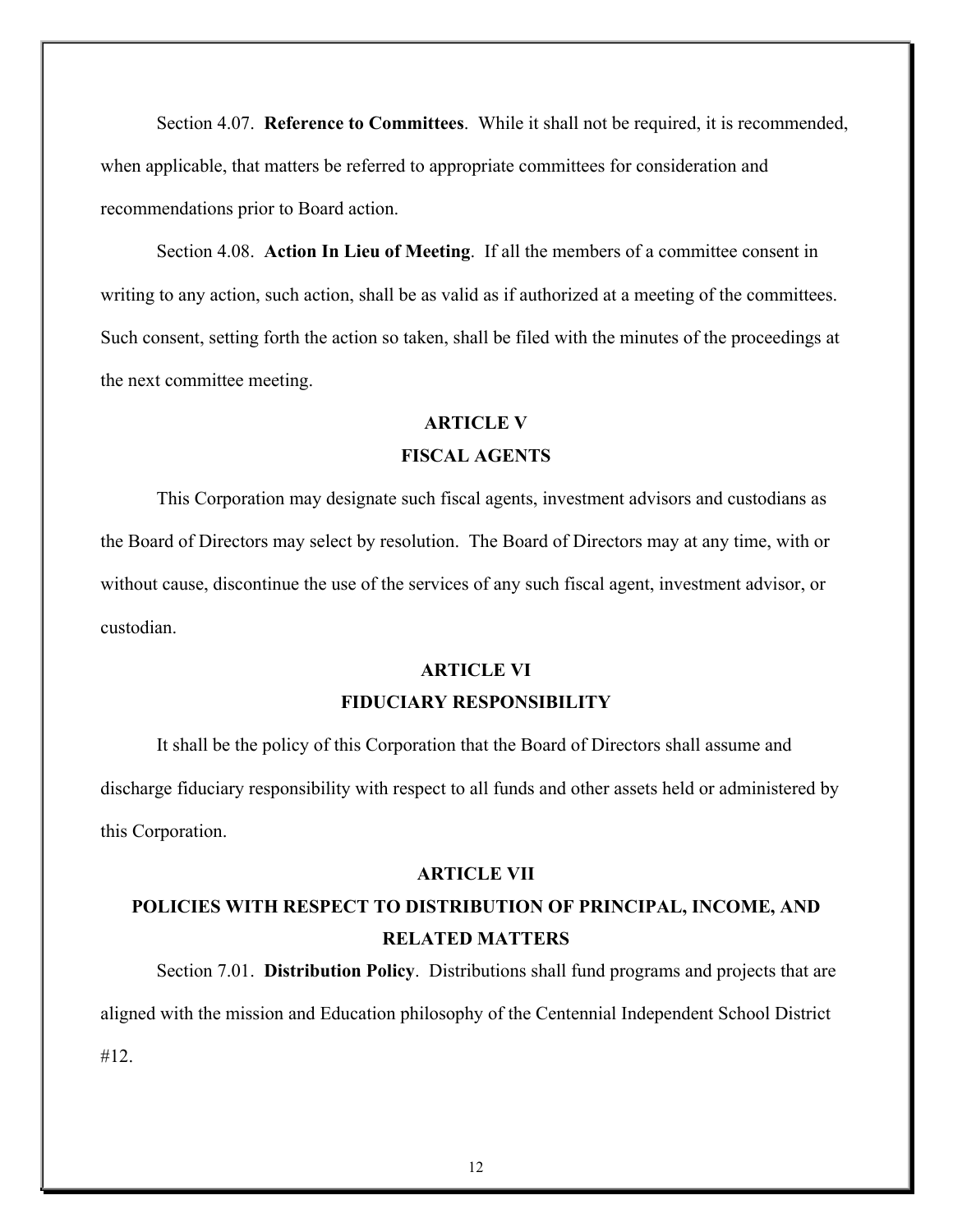Section 7.02. **Annual Distributions**. It shall be the policy of this Corporation to make annual distributions for one or more of the Education purposes for which it is organized, including administrative expenses and amounts paid to acquire an asset used (or held for use) directly in carrying out one or more of its purposes, in an amount determined by the Board of Directors to be appropriate. In any such distribution of funds, no discrimination shall be made on account of the age, sex, race, religious affiliation, disability or national origin of the individuals or programs to be benefited thereby.

Section 7.03. **No Self Dealing**. It shall be the policy of this Corporation not to engage in any act which would constitute "self-dealing" as defined in Section 4941(d) of the Internal Revenue Code of 1986, as now enacted or as hereafter amended.

Section 7.04. **No Jeopardy Investments**. It shall be the policy of this Corporation to assure that no funds, whether title thereto is vested in this Corporation or is vested in a trust for the benefit of this Corporation, are invested or reinvested in such a manner as to jeopardize the carrying out of any Education purposes for which this Corporation is organized.

Section 7.05. **Expenditure Responsibility**. Through its Board of Directors, this Corporation shall exercise "expenditure responsibility" as defined in Section 4945(h) (1) and (2) of the Internal Revenue Code of 1966, as now enacted or as hereafter amended, with respect to all grants and distribution.

Section 7.06**. Reasonable Return**. The Board of Directors shall take steps to assure that each Director, agent, or custodian of the unrestricted trusts or funds that are a component part of this Corporation, will administer them in accordance with accepted standards of fiduciary conduct to produce a reasonable (as determined by the Board of Directors) return of net income.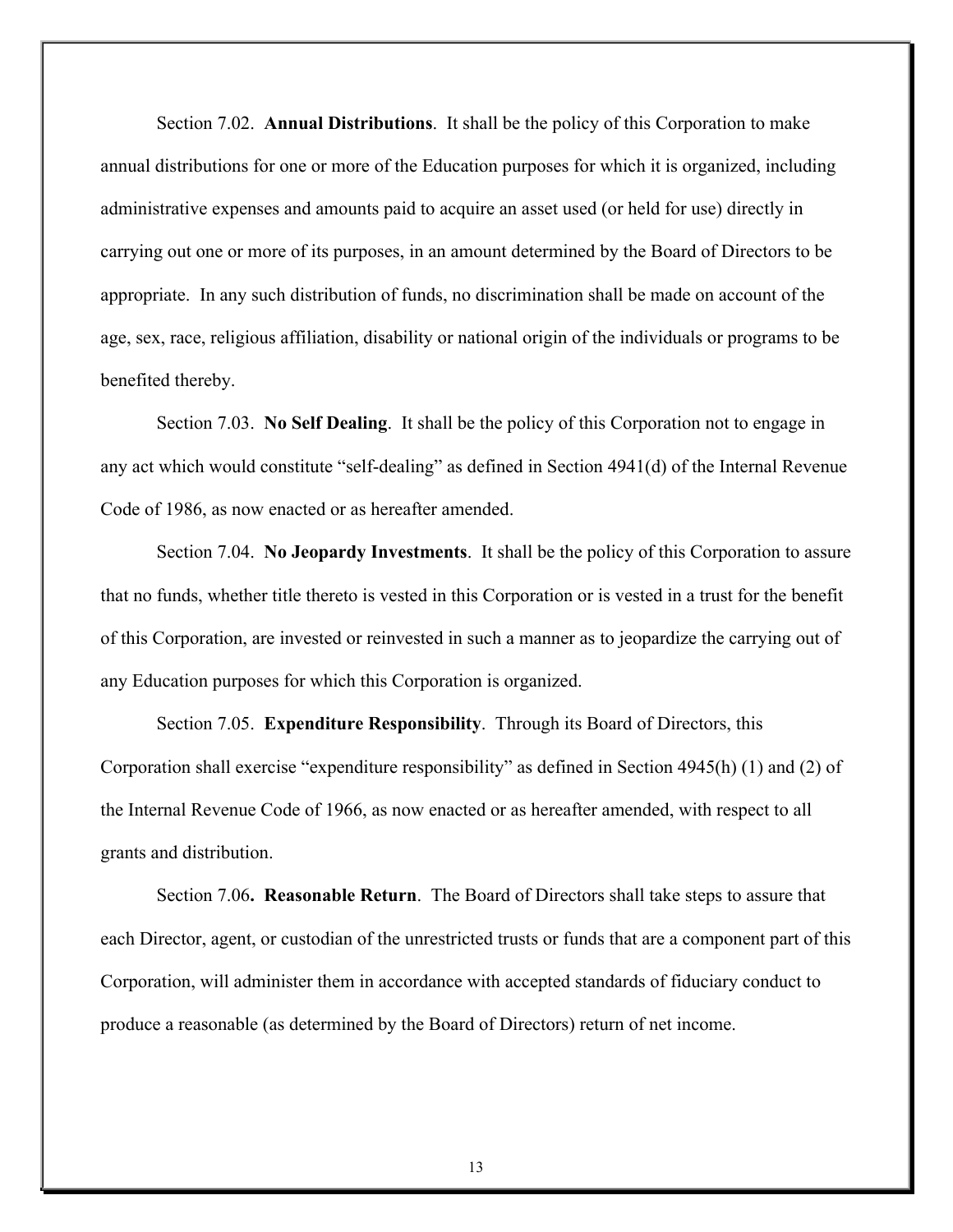### **ARTICLE VIII BOOKS OF RECORD, AUDIT, FISCAL YEAR, BOND**

Section 8.01. **Books and Records**. The Board of Directors of this Corporation shall cause to be kept:

- (a) records of all proceedings of the Board of Directors and Committees thereof; and
- (b) all financial statements of this Corporation; and
- (c) Articles of Incorporation and Bylaws of this Corporation and all amendments thereto; and
- (d) such other records and books of account as shall be necessary and appropriate to the conduct of the corporate business.

Section 8.02. **Audit and Publication**. The Board of Directors shall cause the records and books of account of this Corporation to be audited at least once in each fiscal year in such a manner as may be deemed necessary or appropriate and also shall make such inquiry as the Board of Directors deems necessary or advisable into the condition of all trusts and funds held by any agent or custodian for the benefit of this Corporation. The Directors shall retain any such person or firm fur such purposes as they may deem appropriate. Not later than six (6) months after the close of each fiscal year of this Corporation, the Board of Directors shall furnish to the School Board of the Centennial Public Schools, copies of the Corporation's financial statements for its immediately preceding fiscal year and may, if determined necessary or appropriate by the Board of Directors, cause such financial statements to be published in one or more local newspapers having a general circulation and distribution, as may be selected by the Board of Directors.

Section 8.03. **Fiscal Year**. The fiscal year of the Corporation shall begin on July 1 and end on June 30 of each year.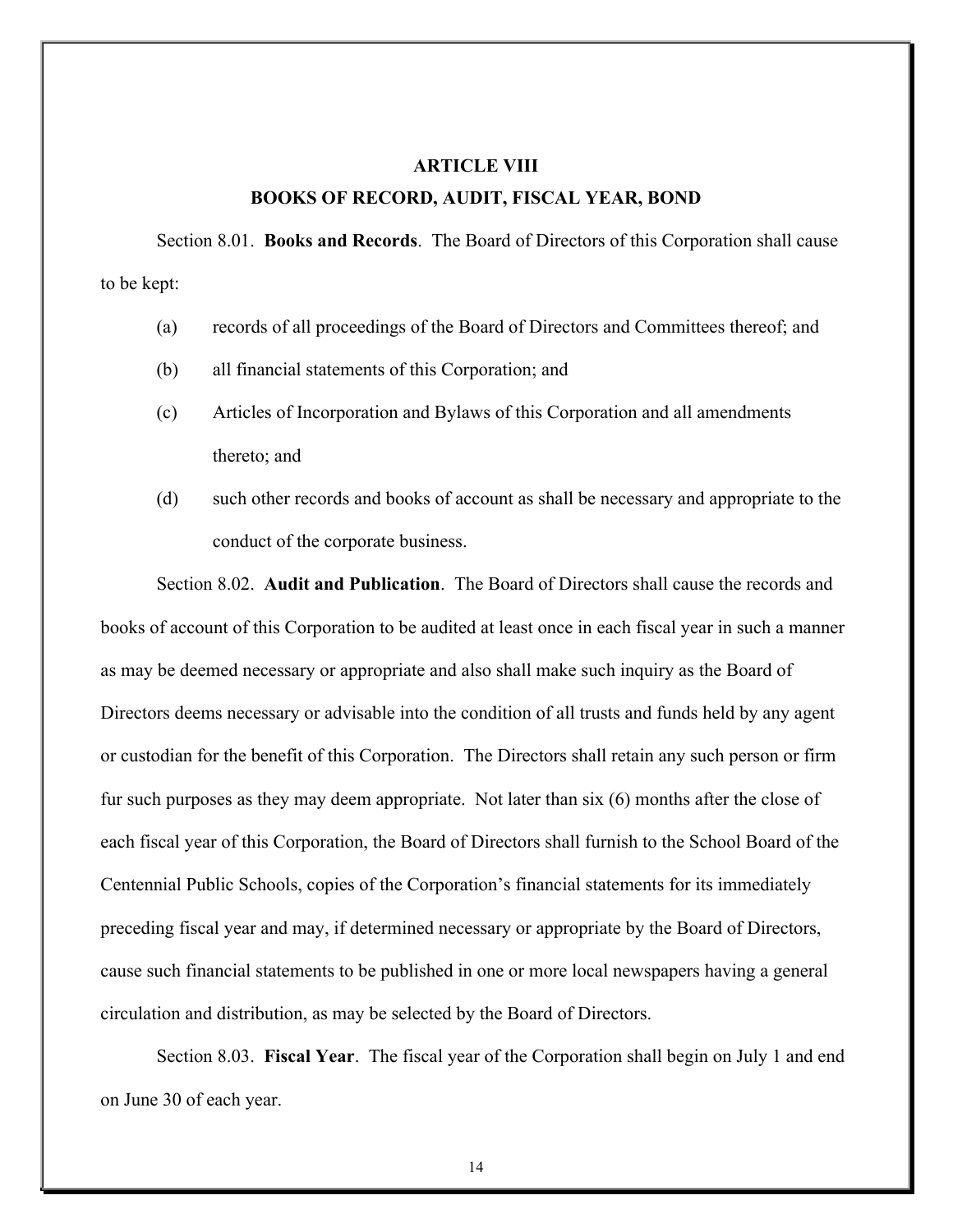Section 8.04. **Bond**. The Corporation shall obtain bond on such people and in such amounts as may from time to time be deemed necessary by the Board of Directors.

### **ARTICLE IX**

#### **TRANSACTIONS OF THE CORPORATION**

Section 9.01. **Contracts**. The Board of Directors may authorize any officer or agent of the Corporation to enter into a contract or execute and deliver any instrument in the name of and on behalf of the Corporation.

Section 9.02. **Gifts**. The Board of Directors may accept on behalf of the Corporation any contribution, gift, bequest or devise for the general purpose or for a specific purpose of the Corporation. The Board of Directors may make gifts and give charitable contributions that are not prohibited by the Bylaws, the Articles of Incorporation, state or federal law, and any requirements for maintaining the Corporation's federal and state tax status.

Section 9.03. **Conflicts of Interest**. The Corporation's affirmative policy shall be to require that all actual or potential conflicts be discussed promptly and disclosed fully to the Board of Directors and all other necessary parties. Any Director having a conflict on any matter shall neither participate in the deliberation nor vote on any such matter. The Board of Directors may from time to time, establish such rules and regulations in furtherance of this policy, as deemed appropriate.

Section 9.04. **Nonprofit Operation**. The Corporation will not have or issue shares of stock. No dividends will be paid. No part of the income or assets of the Corporation will be distributed to its Directors or officers without full consideration. No Director or officer of the Corporation has any vested right, interest or privilege in or to the assets, property, functions or activities of the Corporation.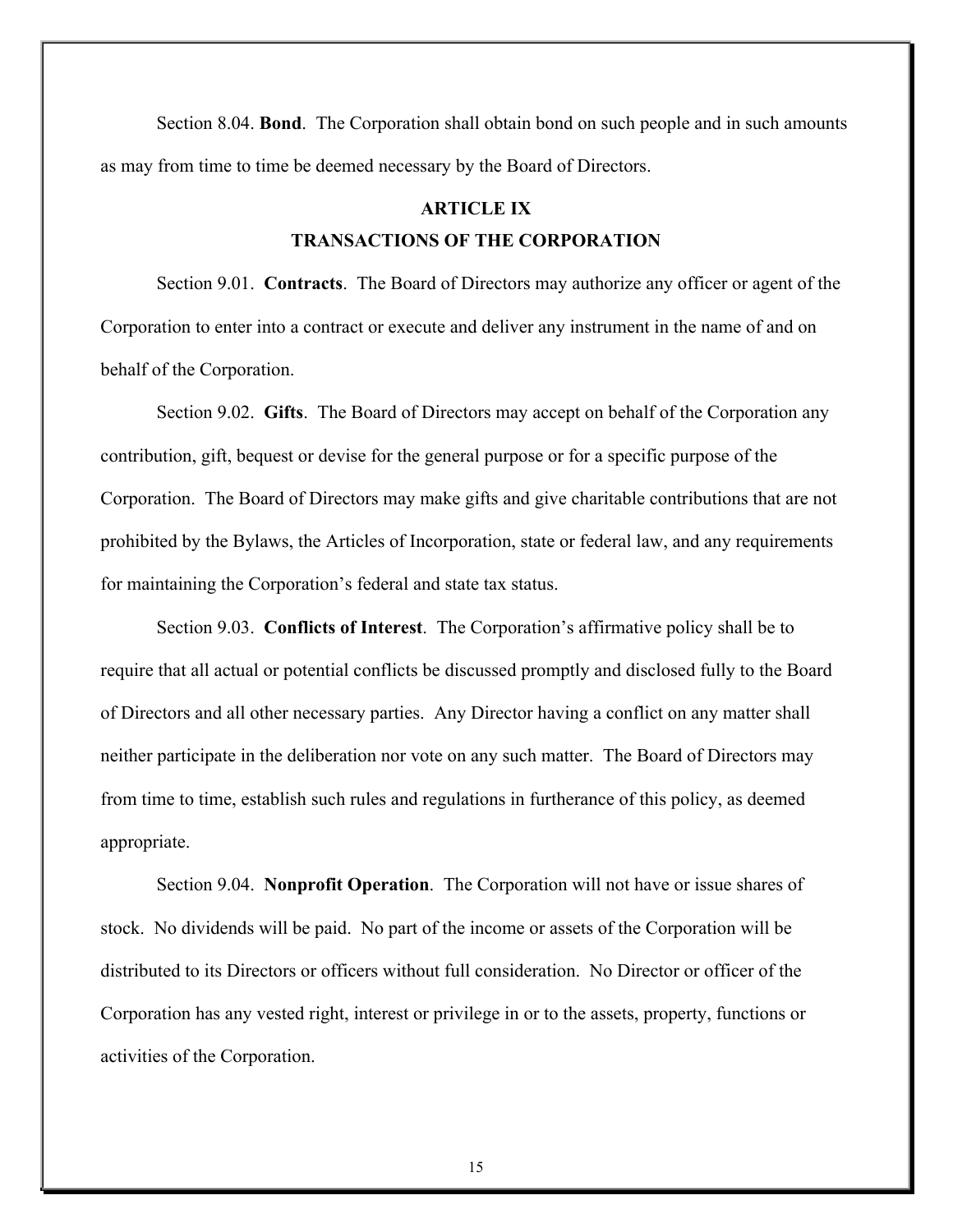### **ARTICLE X WAIVER OF NOTICE**

Whenever any notice is required to be given by these Bylaws or any of the corporate laws of the State of Minnesota, such notice may be waived in writing, signed by the person or persons entitled to said notice, whether before, at, or after the time stated, or before, at, or after the meeting. If mailed, the notice of a meeting shall be deemed delivered when deposited in the United States mail addressed to the Director at his or her address as it appears on the records of the Corporation, with postage thereon prepaid.

## **ARTICLE XI INDEMNIFICATION AND INSURANCE**

Section 11.01. **Indemnification and Representation**. The Corporation shall indemnify and provide for the defense of any person who was or is a party, or is threatened to be made a party to any threatened, pending or completed action, suit or proceeding, whether civil, criminal, administrative or investigative (other than an action by or in the right of the Corporation) as a result of his or her actions or omissions within the scope of his or her official capacity for the Corporation as a Director, officer, employee, or agent of the Corporation, to the full extent permitted under Minnesota state law, as in effect from time to time.

Section 11.02. **Insurance**. The Corporation shall purchase and maintain adequate insurance on behalf of any person who is or was a Director, officer, employee or agent of the Corporation, or who is or was serving at the request of the Corporation as a director, officer, employee or agent of another corporation, partnership, joint venture, trust or other enterprise, against any liability asserted against such person and incurred by such person in any such capacity, or arising out of his or her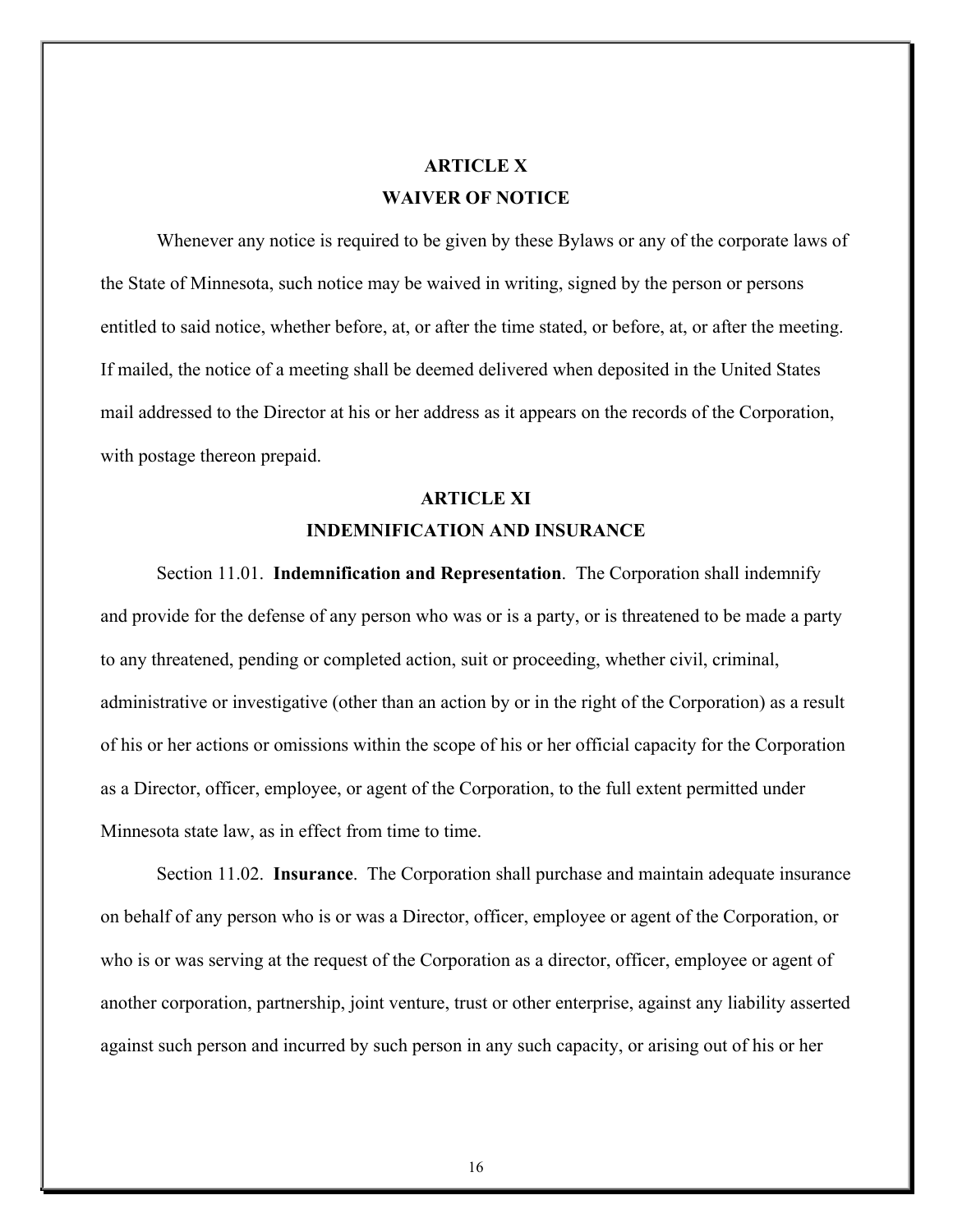status as such, whether or not the Corporation would have the power to indemnify such person against such liability under the provisions of paragraph 11.1 of Article XI of these Bylaws.

# **ARTICLE XII**

### **AMENDMENTS**

The Board of Directors may amend this Corporation's Articles of Incorporation and these Bylaws to include or omit any provision which could be lawfully included or omitted. Any number of amendments, or an entire revision or restatement of the Articles of Incorporation or Bylaws, may be adopted at such meeting a quorum being present, upon receiving the affirmative vote of not less than two-thirds of the whole number of Directors. However, amendment of Article III (Purposes) of the Articles of Incorporation may be made only with the unanimous approval and resolution of all Directors.

## **ARTICLE XIII MISCELLANEOUS PROVISIONS**

Section 13.01. **Governing Law**. The Bylaws of the Corporation shall be governed by and construed in accordance with the Minnesota Statutes, Chapter 317-A.

Section 13.02. **Severability**. If any Bylaw provision is held to be invalid, illegal, or unenforceable in any respect, the invalidity, illegality, or unenforceability shall not affect any other provisions and the Bylaws shall be construed as if the invalid, illegal, or unenforceable provision had not been included in these Bylaws.

Section 13.03. **Gender**. Whenever the context requires, all words in the Bylaws in the male gender shall be deemed to include the female or neuter gender, all singular words shall include the plural, and all plural nouns shall include the singular.